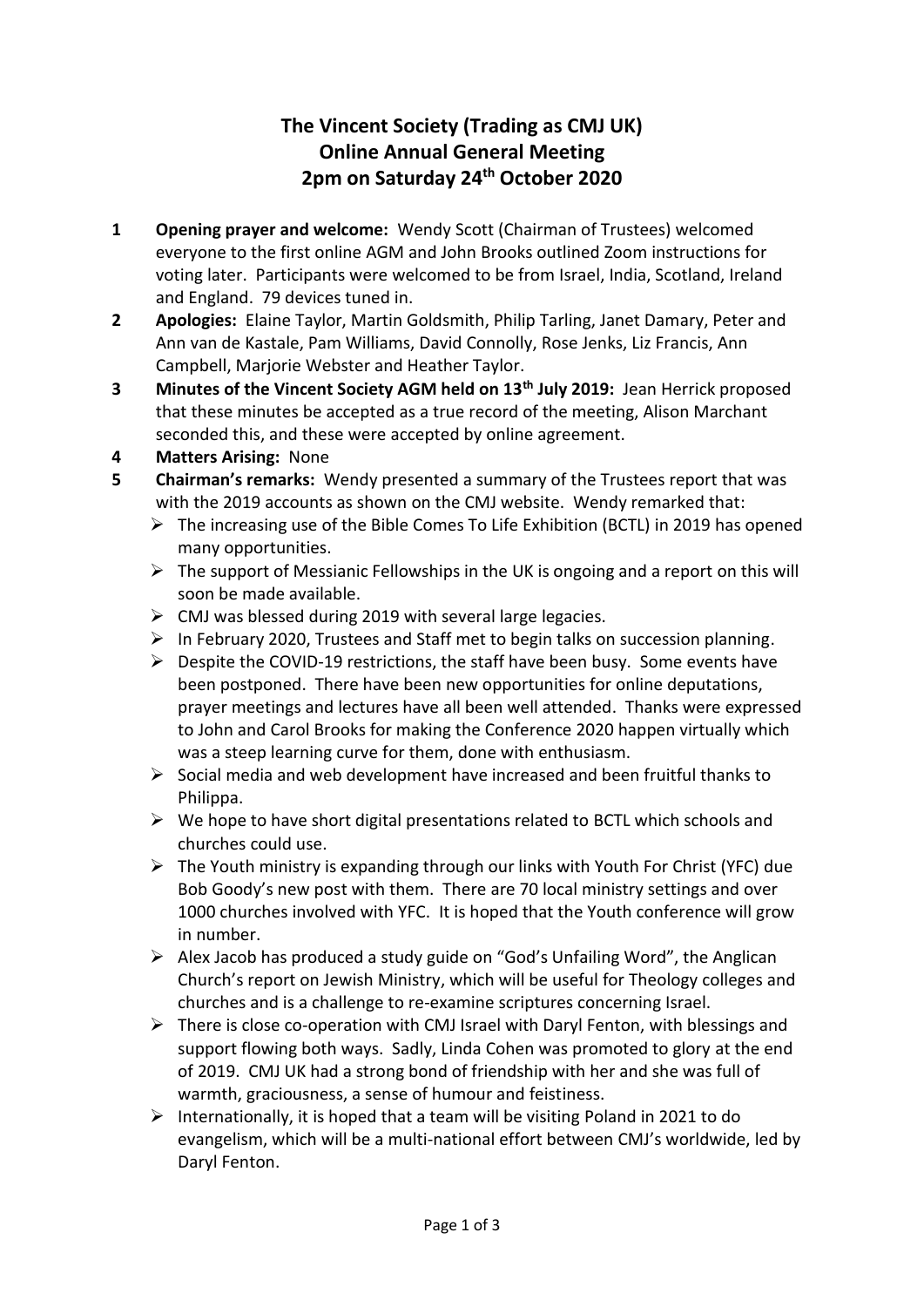- $\triangleright$  CMJ UK gives one third of live income to Israel, funding such from Reserves.
- $\triangleright$  This year has been difficult to negotiate but the Lord has sustained through the generosity with many responding. Please pray for continued guidance for Staff and Trustees.
- **6 Financial Summary of 2019 Annual Accounts:** These are available on the CMJ website. Phil Harris (Chairman of Finance Committee) also reported that the finances show the goodness of God this year. Alone we can do little, but together so much. In 2018 there was a deficit of £75,000 but in 2019 there was a surplus of £218,000, which is a swing of £293,000.

Donations are down 6% (5% drop in 2018), Appeals are up by 52% which cancelled out the shortfall on donations. Legacies amounted to £368,000 in 2019 for which CMJ is so grateful. Restricted gifts were down by 59% (£32,710 less).

Proverbs says: "A generous soul will be made rich".

Expenditure was maintained in Evangelism and Youth. Expenditure increased by £30,000 which was mainly due to social media, website and database development. The UK gift to Israel dropped by 22% owing to the reduced donations to CMJ.

However, the non-financial support remains in place, consisting of printing Israel's News and Views, holding the annual Spring Fair with Team UK at Christchurch, and Alex visiting Christchurch over the year. A loan of £200,000 was also given in 2020 towards the building work at the Alexander building at Christchurch.

£218,000 was added to our Reserves, totalling £1.8 million, but approx. 50% of this is not available to spend. There are 864 new followers on Facebook and Instagram (72% increase), Volunteers and Reps have continued their work and prayers have been ongoing, all counted as blessings.

A reminder was given that making a gift greater than £30 does not automatically make one a member. Specific instruction must be given to the CMJ office.

The accounts represent 1000's of donations and payment of 1000's of invoices which all fall on Alan and Marie to deal with and we are very grateful for all the do. Thanks also need to go to John Brooks, without whom I couldn't fulfil my role.

"The world of the generous gets larger and larger" Proverbs 11:24.

The online poll evidenced agreement to accept the accounts and trustees report.

- **7 Appointment of Independent Examiners/Auditors for 2020:** Bostock White were duly appointed, with a 96% agreement by video vote.
- **8 Election of Trustees to the Board:** There were 5 vacancies and 5 nominations, so all were welcomed to the Board of Trustees. Ralph Goldenberg was not standing again due to health issues and travelling and Alison Marchant due to her increasingly busy ministry opportunities. Grateful thanks were expressed for their godly council, loyalty, faithfulness and time given in the UK and Israel and they will be a continuing voice of CMJ. The Trustees re-standing were: Joy Sims, Rosa Blandford and Phil Harris, with Tim Butlin and Alison Davies being new appointments. There was 96% agreement for their appointments.
- **9 CMJ Israel Financial update:** Daryl Fenton stated his gratitude for the support of the UK, particularly personal support from Alex Jacob, John Brooks and Robin Aldridge. He stated that people could send any questions they have regarding the financial statement to [director@cmjisrael.org.](mailto:director@cmjisrael.org)

He also thanked the UK for the loan to the Alexander building project which has led to renovation of floors, walls and piping this year and electrics and hot-water exchangers